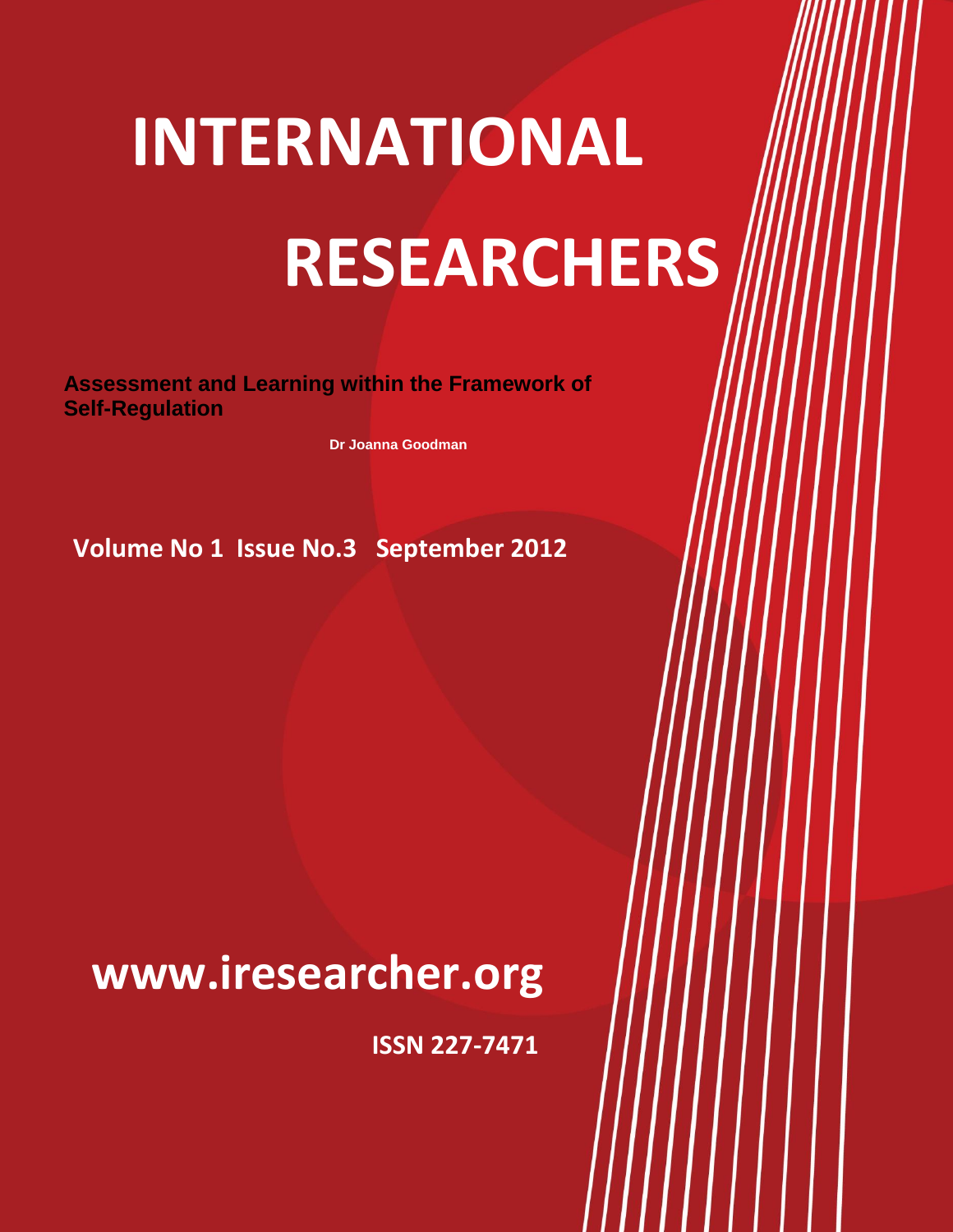THE INTERNATIONAL RESEARCH JOURNAL "INTERNATIONAL RESEACHERS"

www.iresearcher.org

© 2012 (individual papers), the author(s)

© 2012 (selection and editorial matter)

This publication is subject to that author (s ) is (are) responsible for Plagiarism, the accuracy of citations, quotations, diagrams, tables and maps.

All rights reserved. Apart from fair dealing for the purposes of study, research, criticism or review as permitted under the applicable copyright legislation, no part of this work may be reproduced by any process without written permission from the publisher. For permissions and other inquiries, please contact

editor@iresearcher.org

INTERNATIONAL RESEARCHERS is peer-reviewed, supported by rigorous processes of criterion-referenced article ranking and qualitative commentary, ensuring that only intellectual work of the greatest substance and highest significance is published.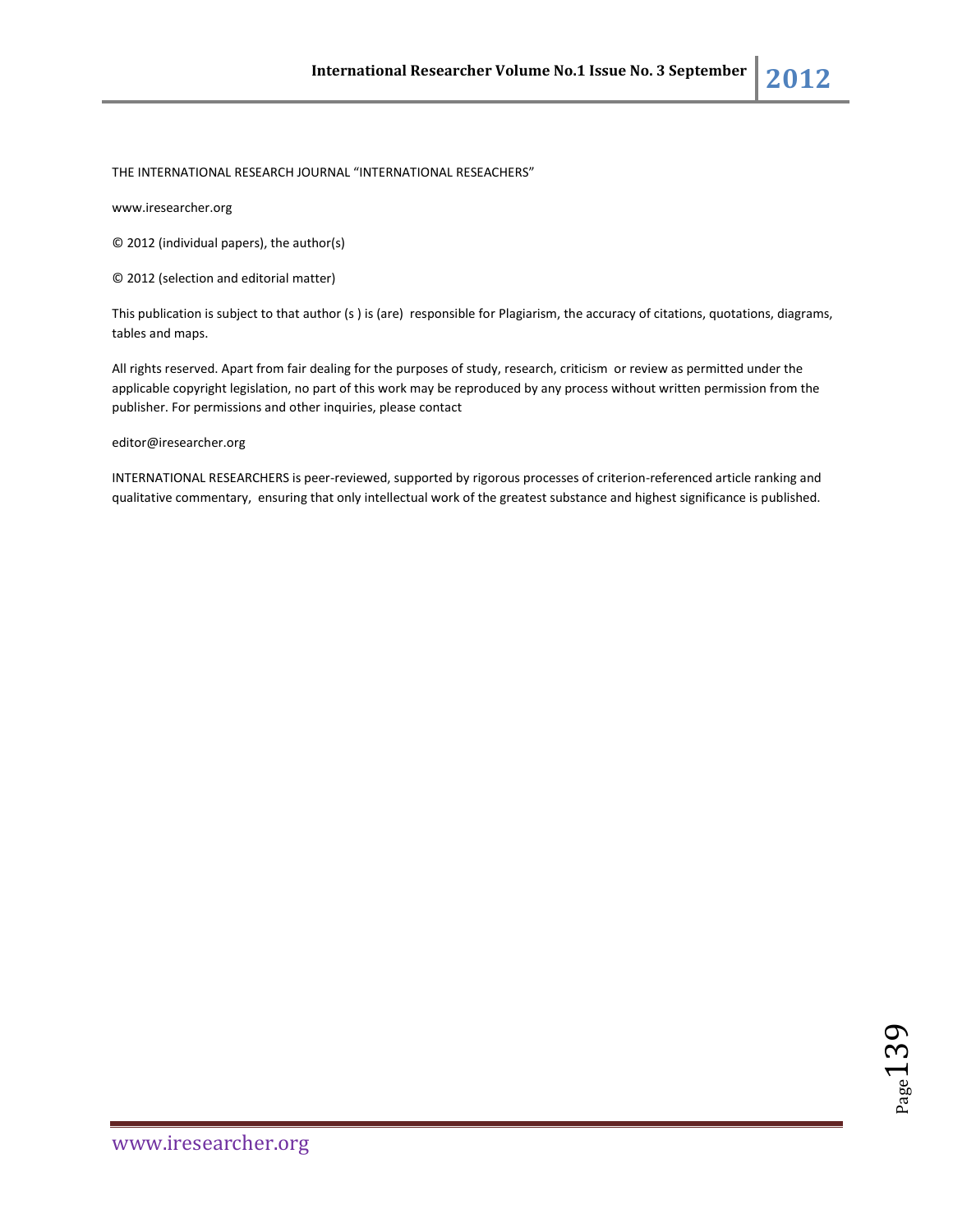### **Assessment and Learning within the Framework of Self-Regulation**

**Dr Joanna GOODMAN**<sup>1</sup> **(Independent Educational Consultant, UK)**

#### **(UNITED KINGDOM)**

**[joanna.goodman@cromwell-consulting.com](mailto:joanna.goodman@cromwell-consulting.com)**

#### **Abstract**

My empirical qualitative research was conducted in an English independent school where I examined assessments practices in place. In this paper, I focus mainly on theoretical framework and attempt to define assessment, which is seen as an integral part of learning. As different forms of assessment are explored, the importance of effective feedback is emphasized and, in particular, its impact on future learning. The concept of selfregulation is highlighted because this concept is considered an important aspect of achieving learning independence. I use the theoretical framework of 'self-regulation' to support the effectiveness of formative assessment practices in improving progress. I conclude that a failure to provide pupils with opportunities to become independent learners can be disadvantaging some pupils' educational achievement and can lead to pupils' reliance on external forms of regulation, which could be counterproductive to motivation and learning sustainability.

**Key words:** formative assessment, feedback, self-regulation, motivation, learning autonomy

#### **1. Introduction and Research Context**

In this chapter, I introduce my paper by describing briefly my research setting, to put my research into context, and I explore different forms of assessment. However, as I consider that the critical function of assessment is supporting learning, my particular focus is on assessment for learning, where I consider the quality of feedback and pupils' engagement as crucial to learning and progress.

My research was conducted in England in an independent school for about 450 boys aged 2 ½ to 13, where I examined assessment practices over a period of about six years. In my qualitative study as part of my research methodology, I employed triangulation, methodological triangulation and respondent triangulation, to establish data validity. This multi-method approach was applied to my data sources' analyses, which included semi-structured, face-to face, taped or non-taped interviews, documents (pupils' marked work/exercise books; teachers' reports; marked assessments or mock examinations; notes from staff meetings; extracts from inspection reports), notes from lesson observations and a teacher questionnaire containing closed and open-ended questions.

Following my data analyses, my study highlighted some interesting tensions between what kind of feedback teachers felt was most useful to pupils' learning and what pupils articulated as the most helpful feedback to their future learning. However, in this paper I focus on the notion of self-regulation because I regard it as an essential constituent of formative assessment.

 $\overline{\phantom{a}}$ 

<sup>&</sup>lt;sup>1</sup> Address for correspondence: Dr Joanna Goodman, Principal Consultant of Cromwell Consulting Ltd., 27 Old Gloucester Street, London WC1N 3AX, UK. (Telephone: 00 44 7974966341); e-mail[: joanna.goodman@cromwell](mailto:joanna.goodman@cromwell-consulting.com)[consulting.com](mailto:joanna.goodman@cromwell-consulting.com)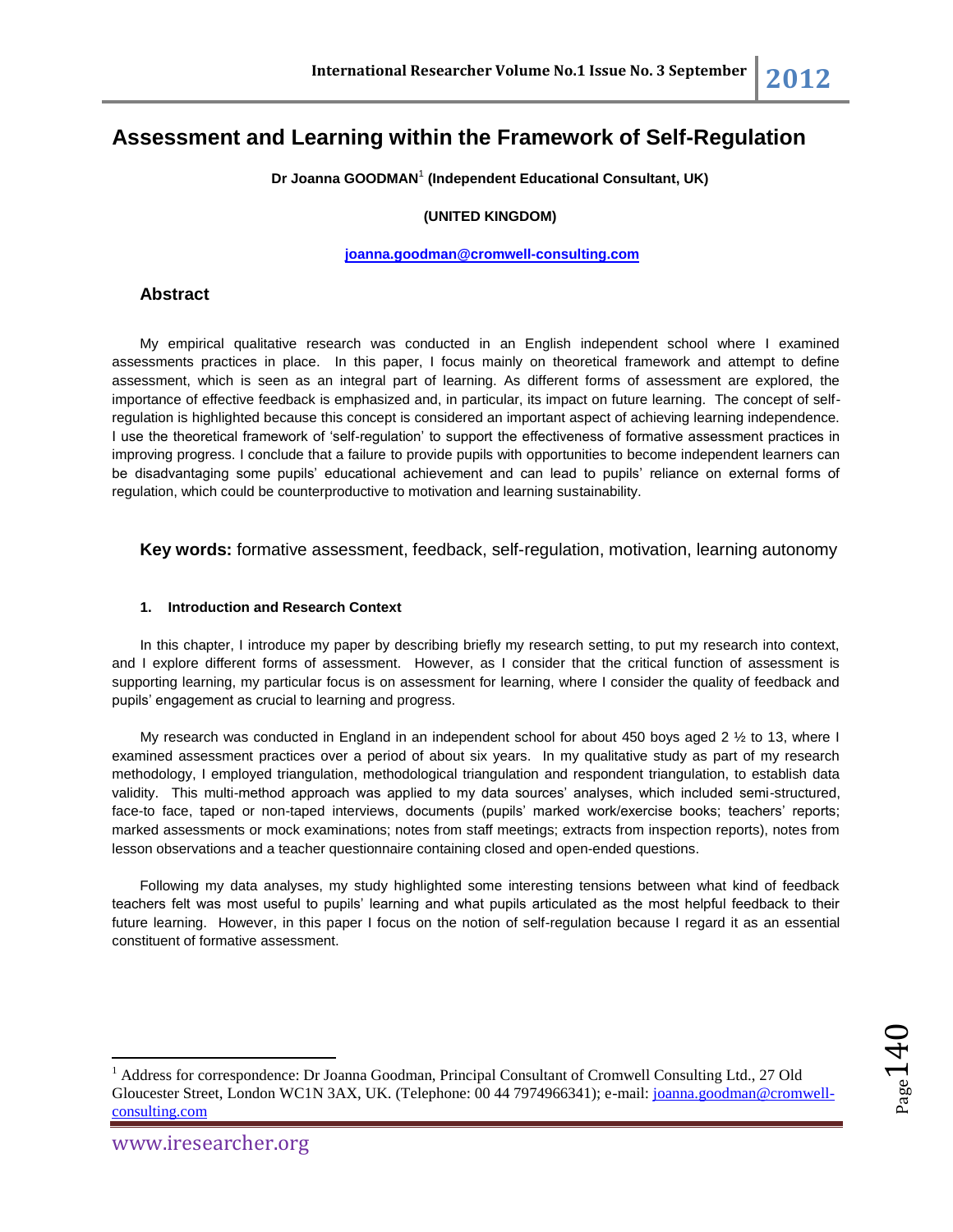#### **2. Educational assessment: forms and purposes**

I begin by posing the fundamental question of: why do we assess at all? According to Broadfoot (1996): Assessment is a central feature of social life. Passing judgements on people, on things, on ideas, on values is part of the process of making sense of reality and where we stand in any given situation (p.3).

Assessment can also be seen in broad social terms, where one can refer to the evaluation process taking place in any social situation, any industry or place of work. Indeed, Stobart acknowledges the power of assessment in everyday life asserting that, "Assessment in the broad sense of gathering evidence in order to make a judgement, is part of the fabric of life" (Stobart, 2008, p.5). Hence the application of assessment and its outcomes have a very wide social and industry implications. However, as Broadfoot (1996) writes, "one of the most highly evaluative settings is that of education" (p.4) where the deliberate gathering of evidence takes place in order to make judgements about individuals (ibid. 2008), thus my particular interest in assessment within an educational setting and especially assessment which is used formatively for the improvement of outcomes as asserted by Tymms (2000): "Assessments are intended to improve things, or at a minimum simply to help study things not make them worse in the process" (p.20).

Since assessment is such an integral part of any educational process (Gipps and Murphy, 1994; Cottrell, 2003; Earl, 2003) and since it has greatly increased in English schools over the last two decades, it is likely to have an enormous impact on the way teachers see their teaching and the way pupils are educated (Tymms, 2000; Khattri, N. et al. 1998; Gibbs, 2002), and so it is necessary to establish what is understood by assessment and what the purposes of assessments are.

#### **a. Defining assessment**

It is asserted that the term 'assessment' suggests an objective process of measurement (Drummond, 1994; Linn and Gronlund, 2000) and of obtaining information (Desforges, 1989; Rowntree, 1987). This gathering of information often rests on assumptions that testing reveals objective truths but Hanson (1994) disputes this: "These assumptions are mistaken. Because of their representational quality, tests measure truth as culturally constructed rather that as independently existing. (…) By their very existence, tests modify or even create that which they purpose to measure" (p.47).

Therefore assessment is complex, because it can stand for different approaches to the gathering of evidence and is so ingrained in the whole educational process, it would be too simplistic to refer to it just as a measuring device without considering it as part of the learning process. Effective assessment could be more precisely viewed as a process of asking questions about learning and educational outcomes; a process in which understanding of children's learning can be used to evaluate and enrich the curriculum on offer (Drummond, 1994; Weeden et al.2002).

Although there are many forms of assessments used for different purposes, and the processes are not mutually exclusive, two main categories can be identified: summative assessment – assessment summarizing pupils' achievement at the end of the course and used for reporting to third parties (Stobart and Gipps, 1997; Harlen, 2005;) and formative assessment – aimed at supporting the learning processes through dialogic interaction and guidance for improvement, leading to improved learning outcomes evident in higher attainment (Freeman and Lewis, 1998; Gipps and Murphy, 1994; Gardner, 2006; Maxwell, 2004; Black and Wiliam, 2009). As responsibility for learning is shared between the teacher and the learner, the process is based on joint interactions. Black and Wiliam (2009) assert that "the quality of interactive feedback is a critical feature of learning activity".

Despite this 'neat' documented division, practical evidence suggests that a particular test could be both summative and formative in its nature, as what is crucial is how the information provided by a particular test is used (Desforges, 1989; Harlen and James, 1997; Black et.al., 2003) and what teacher feedback is given. Feedback, a key element of any assessment process, can take many different forms, but is crucial to moving learning forward and is an essential part of formative assessment (Stobart, 2008; Clarke, 1998, Weeden et al. 2002). Feedback, in one form or another, occurs during everyday classroom interaction and can be given orally or in a written form in response to pupils' tasks. Since teachers mark pupils' work in different ways, Gipps distinguishes two main categories of feedback: evaluative feedback, which is concerned with giving rewards and punishments and/or expressing approval and disapproval, and descriptive feedback, which is aimed at telling children that they are right or wrong, describing why an answer is correct, telling children what they have achieved and have not achieved, specifying or implying a better way of doing something or getting children to suggest ways they can improve (Tunstall and Gipps, 1996b).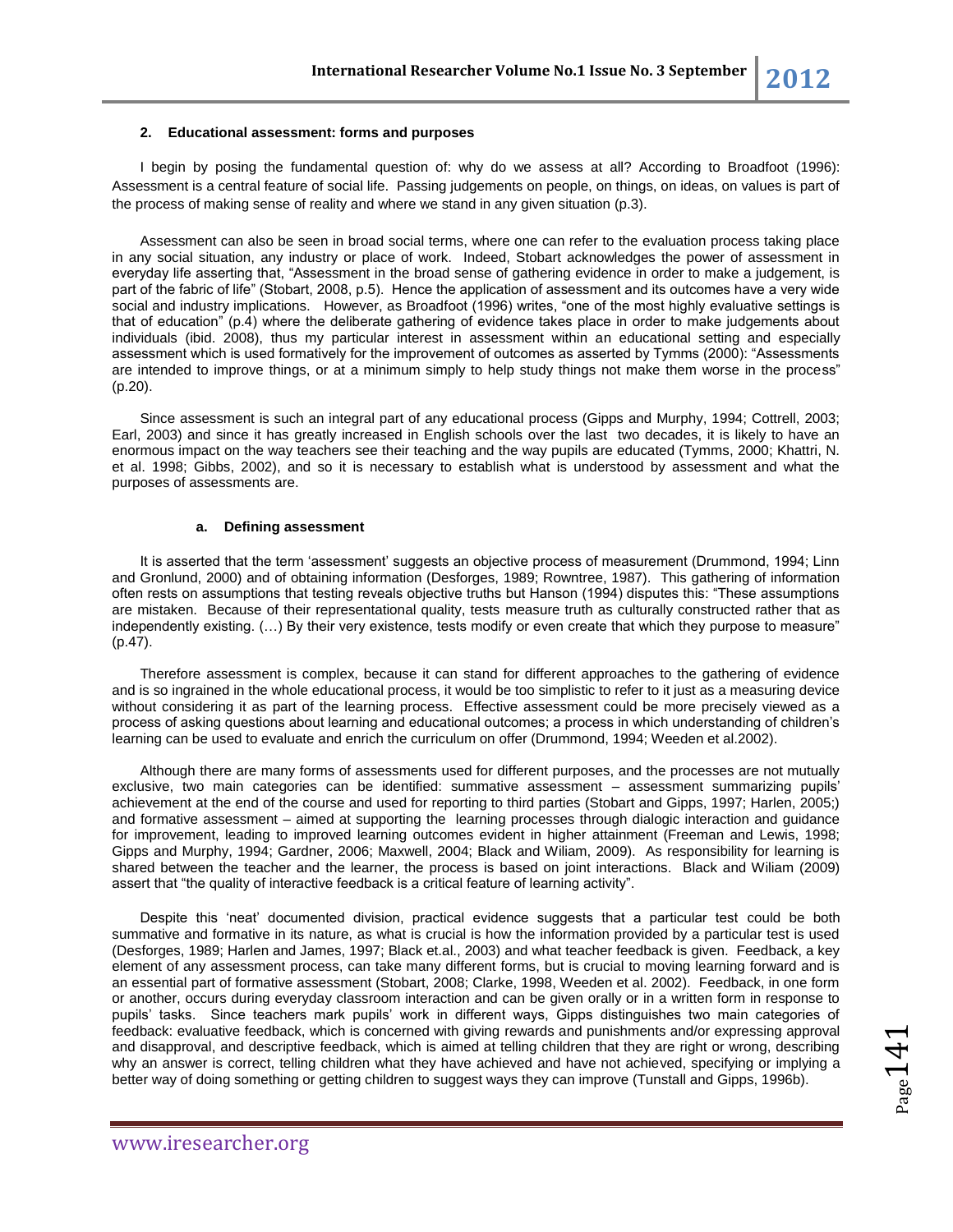#### **2.2 Assessment for learning**

When teachers' judgements about pupils' performance are used to feed back into teaching and learning processes and involve pupils in their own learning, they take the form of assessment for learning (Stoll et al. 2003; Stobart and Gipps, 1997), irrespective of the form and purpose of the initial assessment and the division between these two categories of assessments can be blurred. In improving learning through assessment, Black and Wiliam (1998) suggest the following factors: a) effective feedback to pupils; b) active involvement of pupils in their own learning; c) adjusting teaching to take account of assessment results; d) recognition of influence of assessment on pupil motivation and self-esteem; e) self-monitoring and correction by pupils.

Although the relationship between formative assessment, resulting in modifying teaching and learning, and summative, aimed at monitoring progress, is not clear-cut (Stobart, 2008; Harlen and James, 1997), there has been some criticism of the recent preoccupation with assessment for learning rather than with providing measurement, which prompted Broadfoot (1996) to pose a question, "To measure or to learn: that is the question" (p.46). But since education is primarily concerned with learning, no opportunities should be missed in improving pupils' progress and understanding. As James (1998) says rather vividly, one "cannot fatten a pig by simply weighing it" (p.171), the real value in assessments is to give guidance for the advancement of learning and education, and there seems little value in the measurements for its own sake as measuring does not contribute to improvement.

#### **2.3 The use of assessments in schools**

There are different forms of assessments used in schools, and in broad terms, assessments can be formal or informal and subjective or objective (McAlpine, 2002; Zigmond and Silverman, 1984). Informal assessments occur as part of teacher day-to-day practice (Atkin et al. 2001; Yorke, 2003; Sota, 2003; Marsh, 2004), for example questioning during lessons; while formal assessments are more deliberate forms of testing (Firestone et al. 2004; Shepard, 2001; Marsh, 2004), for example, the English National Curriculum tests with levels. Both formal or informal assessments could be either subjective, where a teacher makes professional judgements about a particular performance, or objective, where this judgement occurs on the basis of some predetermined criteria, for example attaining a National Curriculum level or a pass at Common Entrance. Another distinction would be between norm-referenced assessments (Tymms, 2000; Hamilton et al. 2002)), those which deal with comparisons with others, and criterionreferenced (Tymms, 2000; Linn and Hambleton, 1991), which comply with a pre-set standard, as for example Key Stage tests. However, here again the distinction can be quite cloudy because they often overlap when Key Stage tests results are compared with national standards at given levels or when marks have to be related to levels before they are set (Tymms, 2000; Shayer, 1991). This is another example that the 'purity' of distinction rarely exists between different forms of assessments, as it was already discussed with reference to formative and summative assessments, hence it would be probably more appropriate to regard assessments in terms of providing information, which can have various uses.

Having briefly established some distinctions between different forms of assessments, one becomes aware of their characteristics when examining different types of tests conducted in schools for different purposes: formative, diagnostic, summative and evaluative (Hargreaves, 2005). Although some would argue that it is impossible to design an assessment that would serve all four purposes (Drummond, 1994) as outlined by the Task Group on Assessment and Testing (1988), it could be asserted that since the distinctions between different forms of tests are not absolutely clear, an assessment can serve different purposes (Brown, 2004; Webb, 1992; Gipps and Stobart, 1993; Harlen and James, 1997). Therefore it is not necessarily the design of the assessment that is paramount, but what the assessor does with the outcome of the test (Tunstall and Gipps, 1996a; Brown, 2004; Torrance and Pryor, 1998). When the outcome is used in ways of supporting a child by showing him how to improve and what is needed for a higher attainment, then a formative judgement is being made (Butler and Winne, 1995; Black et al. 2003; Black and Wiliam, 1998b). This judgement is usually open to any teacher.

As assessments contribute to education in many ways and at many levels, different types of tests have an important role to play in any child's education. Such formal assessments as baseline testing, although not directly formative in their purpose, provide very valuable information about pupils and their academic potential which, when used sensitively by teachers, can be used as a springboard in their approach to individual students, to ensure that each one fulfils his potential (Clarke, 1998). Diagnostic assessments, for example, used by special needs teachers, provide information which can be used for formative purposes with the aim of improving learning and academic achievement by focusing on areas of weakness (Tomlinson and McTighe, 2006; McAndrews, 2008; Carter et al. 1991). So in this sense, a diagnostic assessment could be regarded as a specific form of formative assessment, as asserted by, for example, Gipps and Murphy (1994) and Marsh (2004).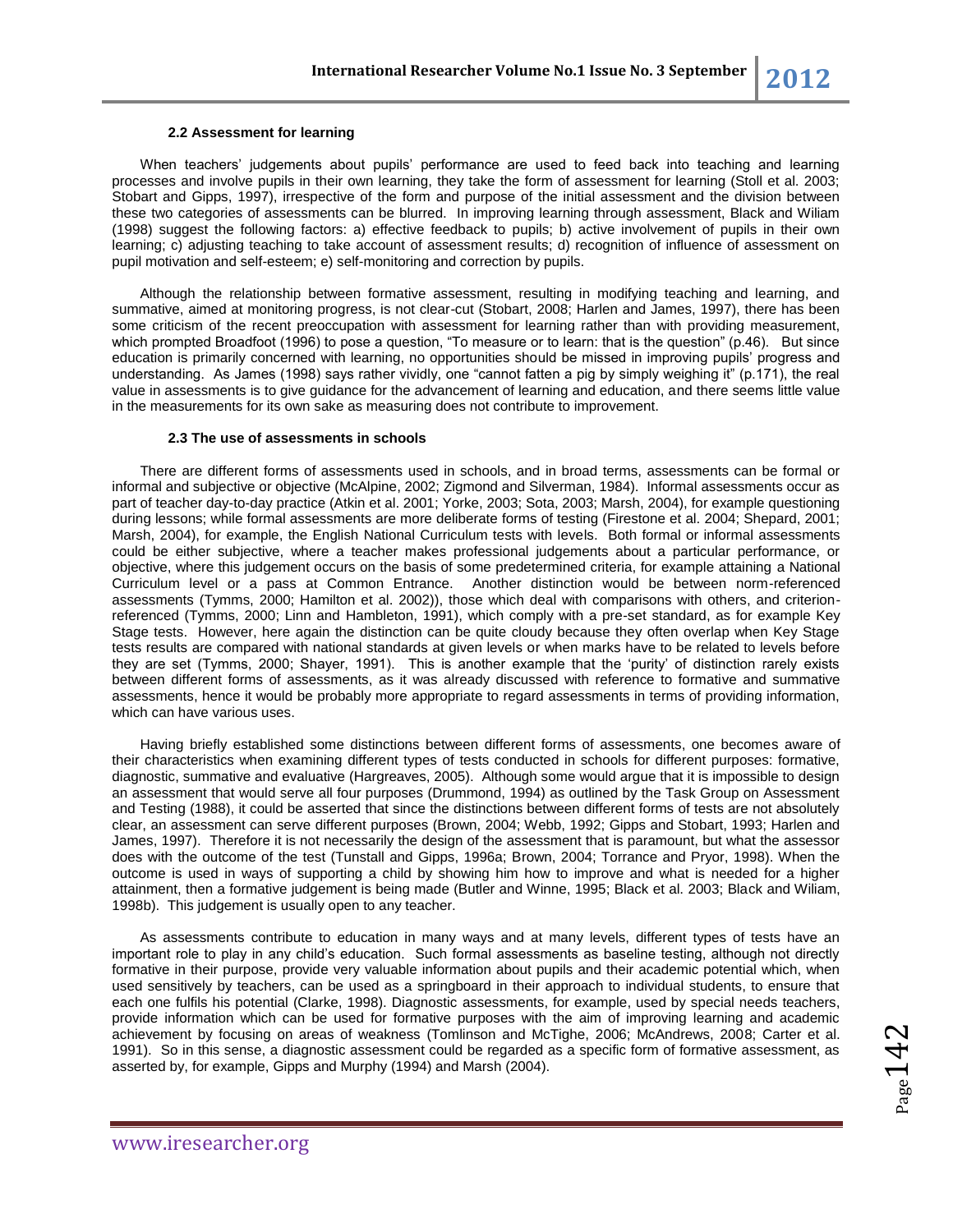It could be alleged that, primarily, educational assessment should be used for professional rather than managerial purposes, a view shared by Gipps and Murphy (1994) and Stoll et al. (2003) who acknowledge that during the last 10 years or so there have been emphases on the managerial role of school assessment, especially for accountability purposes. This has been the by-product of the National Curriculum tests and the publishing of league tables, but since maximizing learning opportunities and raising achievement are important, Desforges asserts that, "…rather than looking at one school in comparison with another, the key question to ask is whether the school is making the most of the pupils it gets" (Desforges, 1989, p.120). Furthermore, there is a strong body of opinion (Sadler, 1989; Stobart and Gipps, 1997; McDonald and Boud, 2003) that standards can be raised through the use of formative assessment and significant gains can be achieved (Black, 2005; James, 1998).

#### **2.4 Afl2 and the use of assessment in business and sports coaching**

Considering relationships between teaching, learning and assessment, there is a body of evidence suggesting that what is termed as 'formative assessment' – assessment which focuses on feeding forward each individual learner – is a good method of not only monitoring each pupil's learning but also of involving each pupil in his learning with the aim of guiding each pupil through the next stage on the way to achieving independence in learning (Stobart and Gipps, 1997; Tunstall and Gipps, 1996a). This method is successfully used in business and sports coaching, where an individual would be told where they were performing unsuccessfully and what they needed to do to improve performance just as in the spirit of AfL, a pupil would be given specific guidance for improvement. In this sense coaching would be seen as a learning aid – equipping pupils with specific information about their learning, rather than giving them direct instructions in the way Whitmore (2002) defined it: "Coaching is unlocking a person's potential to maximize their own performance. It is helping them to learn rather than teaching them" (p.8).

In principle, there are similarities between sports and business coaching for improved performance and assessment for learning because the processes rely on the active telling. This is not a novel approach to teaching and learning and its roots can be traced to ancient times. In some ways, this resonates with Socrates who voiced the same ideas some 2000 years earlier when, in his teaching, he used questions and sequences of questions, 'Socratic questioning' (Magee, 2000, p.16) to make people review their thinking and arrive at different conclusions. This type of dialogic interaction (Alexander, 2006; Freeman and Lewis, 1998)) is at the heart of AfL. Feuerstein's (Feuerstein and Randy,1974) approach to teaching, based on the assumption that effective learning is synonymous with active learning (Sharron and Coulter, 1996), of which key elements are self-awareness and setting one's own targets, fully involves learners through questioning referred to as the 'mediated learning experience' (ibid.).

Although the idea of 'coaching' usually refers to sports and business coaching, the word 'coaching' in education can be used to indicate intensive preparation for an examination and is more reminiscent of "micro-teaching" (Stobart, 2009, CIEA lecture) and "cramming for exams" (Stobart, 2008, p.26) and would be associated with 'the letter' rather than 'the spirit' of assessment as it would be focused on the right answers rather than on principled understanding.

Testing, however, can encourage effective and sustainable learning in an environment in which pupils are fully involved in their learning and the focus is on matching teaching aims to assessment objectives (Gardner, 2006). Therefore if the right balance is achieved between the demands of summative assessments and achieving pupil learning autonomy, with results being used for formative purposes (Black et al. 2003), pupil performance should be able to improve. Acknowledging that learning is for life, not earning a living or passing a particular test, effective learning requires full learner involvement at every step of the process and Stobart (2008) claims that:

Sustainable assessment makes it imperative for the learner to be actively involved in both the learning intentions and in grasping what success in meeting them might look like. It is not enough just to be aware of these – learners have to develop strategies for self-monitoring their own progress towards these goals (p.184).

These techniques are being successfully applied in sports and business coaching for improved performance (Gallwey, 1974; Hardy, 2006; Neighbour, 2007, Whitmore, 2002).

 $_{\rm Page}$ 143

 $2$  Assessment for learning

 $\overline{\phantom{a}}$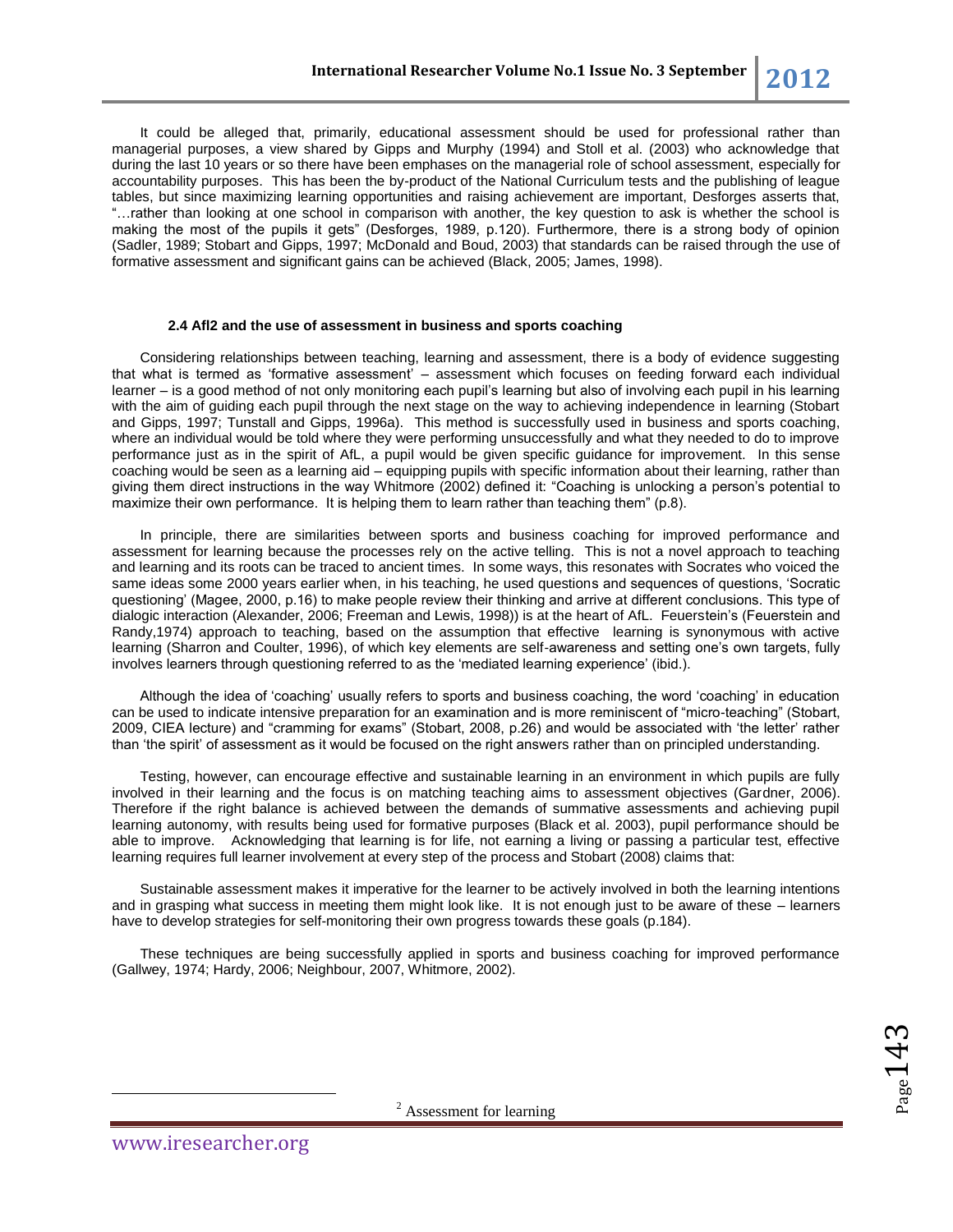#### **3. Self-regulation**

#### **3.1 Motivation and learning**

In order to have a better understanding of principles which encourage children to learn and why some children are more successful than others, extensive studies into the psychology of learning focused on motivation and, in particular, on the association between motivation and learning outcomes have come to the fore (Boekaerts, 2002; Dweck, 1986; Stipek, 1988; Pintrich 2000), and it is relevant to my research to explore some theoretical aspects of learning which scaffold classroom interaction. Learning is one of those terms about which many assumptions are made, but around which there is a silence in terms of assertions because it is complex and specific to different learners, and no single strategy works for all (Schunk et al. 1998). According to Hirst and Peters (1989), "Educating people is not done by instant fiat. It takes time, and a variety of different processes of learning and teaching are involved it" (p.14). Drawing on a range of European studies, including her own research in Holland over the last twenty years, Boekaerts (1995) concluded that motivation, an essential element of successful learning, conceptualized in her research as specific self-regulatory skill, was necessary for learners to experience success in educational outcomes.

#### **3.2 Self-regulation and motivation**

Research (Boekaerts, 2002; Schunk, 1991) indicates that motivational beliefs, which act as a frame of reference for pupils' feelings and actions in a given subject or task, result from learning experiences and act as favourable contexts for learning, where students are not motivated to learn in the face of failure but students who have positive beliefs about their capacity to learn have higher achievements (Boekaerts, 1995; Pintrich, 2000; Stipek, 1988). It was observed that children who were well motivated to learn were also capable of using their self-regulatory skills effectively for higher achievement, whereas children who were not skilled or nor inclined to use their self-regulatory skills, were poorly motivated and over-reliant on teachers, which had a negative effect on their progress. What is understood here by the term 'self-regulatory skills' is the learners' capacity to control and manage their own learning. Boekaerts (1995), who distinguishes between meta-cognitive skills (learning goals oriented which refer to the learners' capacity to generate cognitive strategies in a context-specific way), meta-motivational and self-management skills (not necessarily learning goal restricted), uses this term to explain the types of self-regulatory skills which are "concerned with the control of behaviour in general, including motivation control, action control, emotion and social control" (p.10).

Drawing on Boekaerts's findings, it could be argued that what makes pupils independent in their learning is the effective use and proficiency of self-regulatory skills, which would mean that if teachers were to plan activities that would encourage independent thinking and decision making, and used their knowledge about their pupils' motivational beliefs to plan these learning activities, then their pupils might become more independent and selfreliant – qualities which are essential for good progress and educational achievement (Perrenoud, 1998). Since there seems to be a direct link between motivation to learn and proficiency in self-regulatory skills, pupils who have been encouraged by their teachers through questioning, feedback, well planned learning activities involving peer-work and assessment, self-assessment and other activities conducive to developing self-reliance, become independent and well-motivated learners capable of high achievement and results. Broadfoot (1996) considers that the social changes, and especially the needs of the 'information society', require different emphasis on learning and assessment, including self-regulatory skills:

In place of the emphasis on knowledge acquisition and the associated emphasis on didactic teaching approaches, the beginnings of a quite different emphasis on education as the facilitation of skill acquisition is already apparent. The emerging psycho-pedagogic assessment culture, with its emphasis on equipping even smallest children with the skills and attitudes to be self-regulating, independent learners pursuing their own educational targets, is arguably a reflection of these fundamental changes (p.62).

Stobart (2008), furthermore, affirms that "learning is an essentially social activity" (p.79) as it is based on interactions with others and the learning resources. Since learning is not just limited to knowledge acquisition, for effective learning to occur, learners need to be equipped with self-regulated learning skills, Stobart continues, which means they need to know how to learn in order to be fully successful. These skills are developed through interactions and classroom dialogue, he asserts, and are central to AfL. Therefore the use of peer-assessment can be a powerful step in developing self-assessment (Blatchford et al. 2006; Mercer et al. 2004) and classroom interactions which are at the heart of AfL.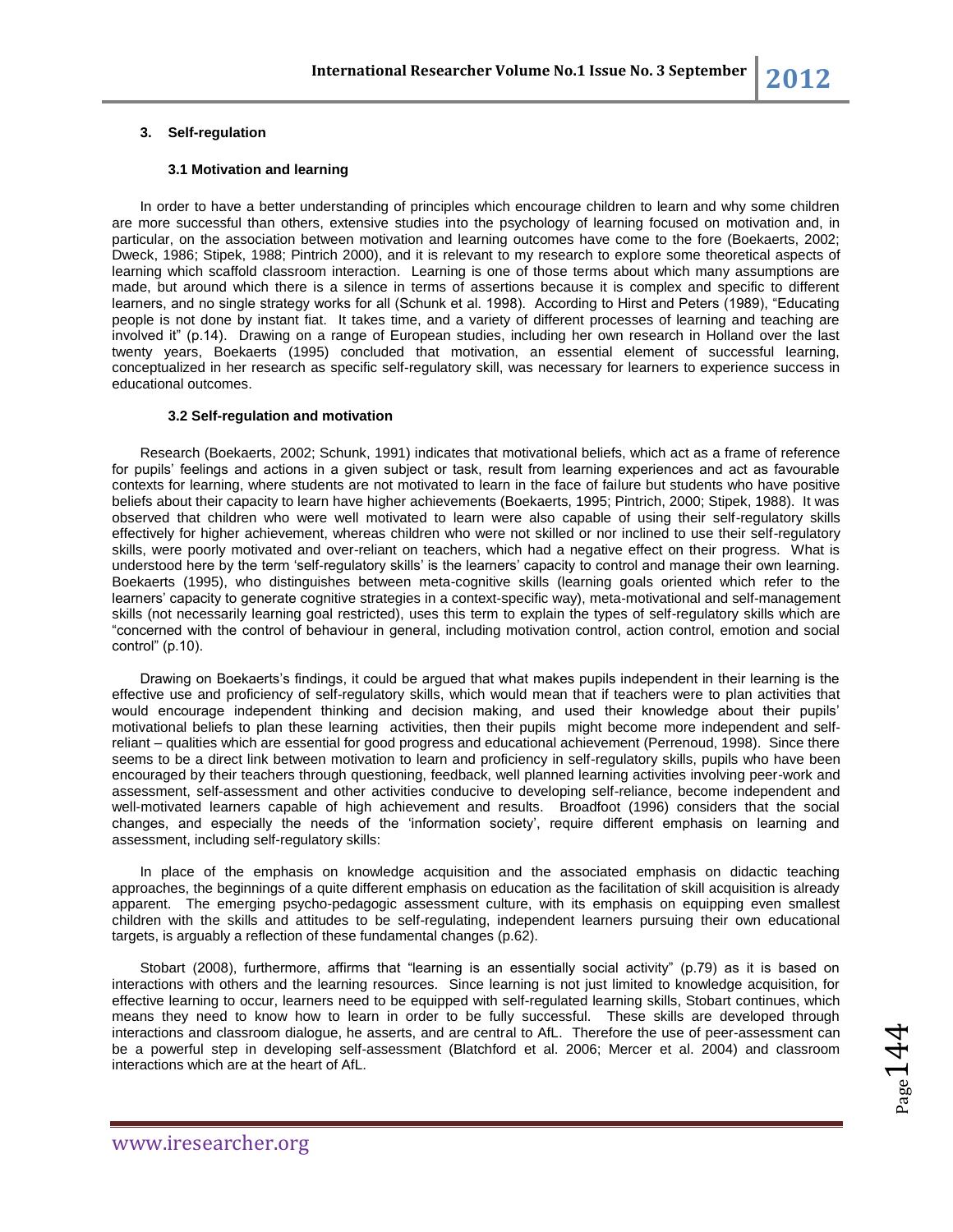Schools, however, face the dilemma of operating within the climates of high stake summative assessments and formative assessment practice, which are difficult to reconcile at a practical level as Stobart claims: The image is still that formative assessment is a 'good thing', but, once preparation for examinations starts, we need to get on with the 'real thing'. This means frequent summative assessments and direct teaching-to-the-test, even though there is evidence that self-regulated learners will perform better (ibid. p.159).

#### **3.3 Challenges for schools**

Therefore in order to be well prepared for the demands of the modern era, schools have an important role to play in developing independent, self-regulating pupils ready for the challenges ahead in the 21st century. Within the globally integrated economy and the rapid development of technology, pupils will be required to develop the ability for making informed choices, for which they will need independence and self-regulatory skills. Weeden et al. (2002) argue that in order to make effective choices in the 21st century, pupils will need to be self-reliant: "…new opportunity requires each individual to develop the capacity to chart their own route, their own learning map, their own individual targets for learning" (p.9).

Schools thus face a crucial challenge of developing strategies of working successfully within the systems of highstake tests, for certification and accountability purposes, and developing self-regulated learners through formative practices. Hence the purposes, for which assessment outcomes are used, are key to developing a system focused on learning advancement and on developing sustainable learners. Independent schools, which are free in their curriculum choices, should therefore be best placed to develop their assessment systems relevant to the learners of the 21st century. Boud (2000) refers to this idea of schools working within the constraints of summative and formative assessment frameworks as 'double duty'. Within these constraints, Stobart (2008) emphasizes the importance of assessment aims: "It is what is done with this information [assessment outcomes] which will determine whether it becomes formative – does it lead to further learning? So the difference is about purpose rather than timing" (p.159).

#### **3.4 Engagement of students in their learning**

Sadler (1989) also recognizes the value of self-monitoring as an essential skill for improvement, "… for students to be able to improve, they must develop the capacity to monitor the quality of their own work during production" (p.119), which means that students need to be taught how to self-evaluate their work for successful progress. Sadler discredits the behaviourist model of learning based on Bloom's hierarchy of learning, where pupils move from acquiring simple tasks to learning more complex ideas, (Bloom et al. 1956) in favour of cognitive psychology theories grounded in social constructivist perspective, which see learning as a collaborative process between a teacher and a pupil (Torrance and Pryor, 2002). It can be asserted that since cognitive scientists see learning as "… a more interactive process; pupils do not simply encounter and learn material, moving from the simple to the complex, they actively engage with (…) what they encounter" (ibid. 1998, p.15), the model of formative assessments must have developed from cognitive psychology theories of learning which put teacher-pupil interaction at the heart of the process. Since pupils need to be actively engaged in their learning processes, rather than be passive receivers of information, to be effective learners in the 21st century, it would seem almost certainly that pupils should be equipped with self-regulatory skills for making sense of and managing their own learning.

Educational theorists agree that learners who are able to self-regulate their learning use these skills to affect positively their learning and motivation (Boekaerts and Corno, 2005) and are efficient at managing their own learning (Boekaerts et al. 2000; Butler and Winne, 1995; Hadwin, 1990; Winne and Perry, 2000; Green and Azevedo 2007; Stobart, 2008).

While Perrenoud (1998) affirms that well-regulated classroom environments with focus on the learning outcomes before any learning occurs and adjusting teaching to pupils' responses, assist with the regulation of learning. Importantly, Boekaerts and Corno (2005) assert that "all theorists assume that there are no direct linkages between achievement and personal or contextual characteristics; achievement effects are mediated by self-regulatory activities that students engage to reach learning and performance goals" (p.201). Therefore appropriate teacher intervention is crucial to train students to regulate their own behaviour so students develop their self-regulatory and motivational skills allowing them to be less teacher-dependent. As research suggest that learners who use these meta-cognitive skills (thinking about learning) obtain better grades (Boekaerts, 1995), Boekaerts concludes that "all learners should be equipped with multiple forms of self-regulatory skills" (p.17) and that "teachers should make these self-regulatory skills explicit educational targets" (ibid.) in order to make pupils effective independent learners capable of regulating their own behaviour and learning.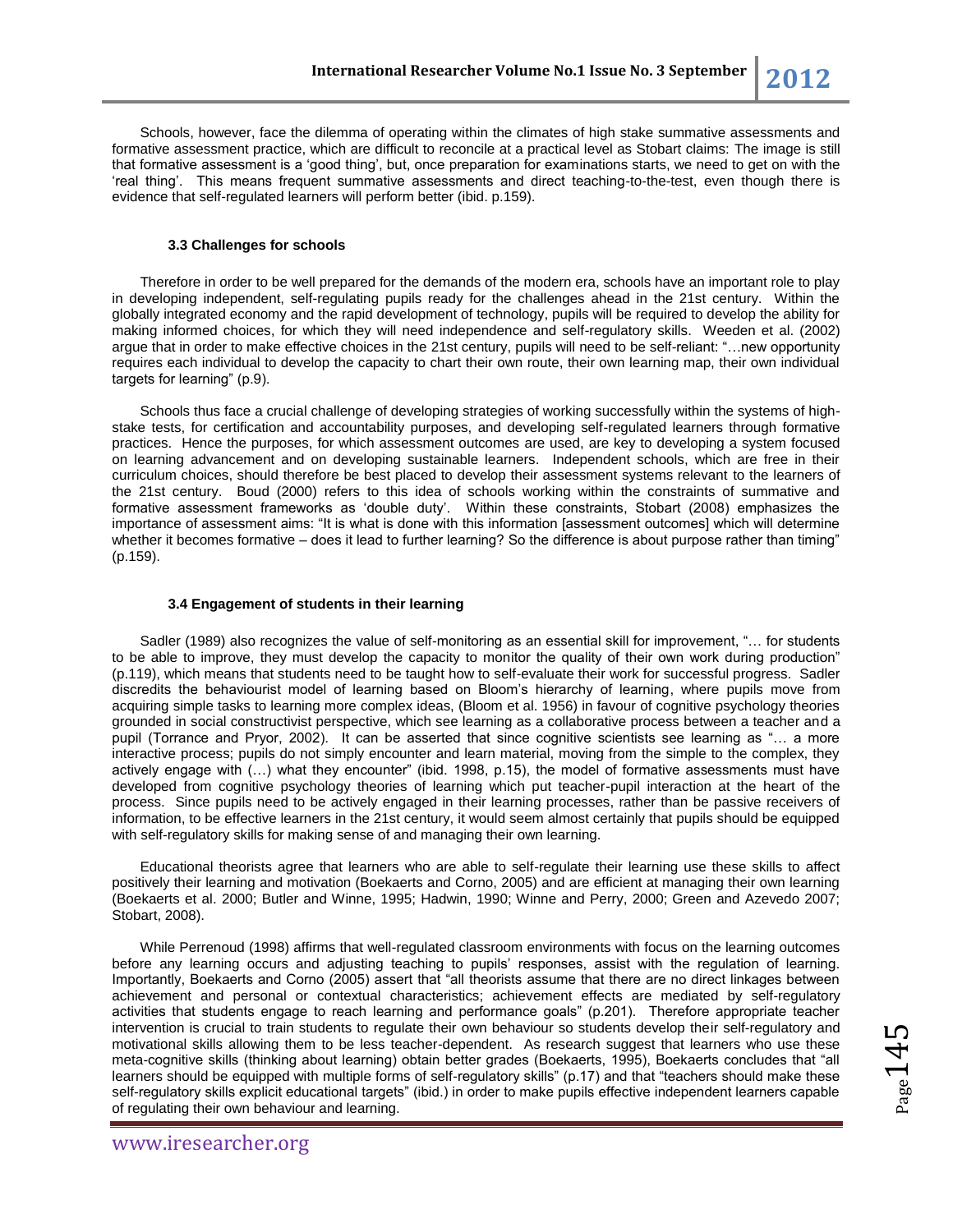As one of the goals of any educational institution is to achieve the highest academic results possible for their students (fulfilment of students' potential), the importance of the research findings into the psychology of learning, and in particular into motivation (Schunk and Zimmerman, 1994; Dweck and Legett, 1988; Dweck and Elliot, 1983; Ames and Archer, 1988) – a crucial element of classroom success – are important considerations for teachers. Since the learners' autonomy, where pupils can take charge of their learning (Dornyei, 2001) can increase motivation and be beneficial to learning, assisting pupils in becoming independent learners could have positive effects on their motivation to learn. Rogers (1991) argues that: "The only kind of learning which significantly affects behaviour is selfdiscovered, self-appropriated learning" (p.276), which emphasizes the importance of one's involvement in one's own learning. Baumert's research (1993) highlighted that school processes seemed to play an important role in influencing self-regulation where learners assumed a sense of responsibility for learning. Gula-Kubiszewska (2007) linked selfregulatory learning to learning independence through active participation, rather than teacher-reliance for external control, which reinforces the need for teachers to involve actively pupils in their learning to enable them to become self-supporting learners. Stobart (2008) also claims that it is the learner's responsibility to become independent and it is the teachers' task to use appropriate methodology to enable learners to become autonomous: "Part of being a self-regulated learner is to accept responsibility for learning, just as teachers must take responsibility for creating a context which helps learning" (p.179). This view stresses the value of the quality of interactions between teachers and learners and the importance for teachers to create purposeful learning environment where students can be effectively supported in developing their independent learning skills.

#### **3.5 Self-regulated learning and the' spirit' of assessment**

Paris and Wingrad also observe that the importance of understanding the essence of self-regulated learning (SLR) is not only crucial for students but also for teachers: "These features of independent learning need to be experienced, constructed and discussed among teachers so that they understand how to nurture the same development among students." ([www.ciera.org/library/archive](http://www.ciera.org/library/archive), 2001 - 2004). This view of 'making meaning' is in harmony with what I consider as the 'spirit' of assessment as it highlights the necessity for teachers to have the principled understanding (Marshall and Drummond, 2006) of all the assessment processes involved and what kind of impact do they have on learners.

In view of these research findings on self-regulation in the classroom, a failure to provide pupils with opportunities to become independent learners can be disadvantaging some pupils of not fulfilling their educational potential and is more likely to produce students who are in the habit of relying on external forms of regulation, which are counterproductive to motivation (Boekaerts, 1995).

Zimmerman (Schunk and Zimmerman, 1998) says that, "self-regulated learners (…) are distinguished by their view of academic learning as something they do for themselves rather than as something that is done to or for them" (p.1), which would indicate the necessity for the learners to be fully involved in every stage of their learning. Indeed, Zimmerman (ibid.) states that, "students cannot develop or display their self-regulatory skill in settings where they cannot exercise personal choice and control" (p.11). Therefore it would seem it is one of the teachers' responsibilities to create learning environments conducive to their pupils developing their self-regulatory skills so they could become effective learners capable of mastering their own learning for progress (Butler and Winne, 1995; Sadler, 1989).

#### **4. Conclusion**

I find that failure to provide pupils with opportunities to become independent learners can be disadvantaging some pupils' educational achievement and can lead to pupils' reliance on external forms of regulation, which could be counterproductive to motivation and learning sustainability.

In case of my research findings, since pupils were not accustomed to self-evaluation and to monitoring their own learning, and a number of interviewed teachers were confused about these processes and had little understanding of 'targets' for promoting learning, this influenced pupils' attitudes to the value of self-assessment, which seemed to be underrated in relation to their views on the usefulness of comments on how to improve. As teachers tended to provide a great deal of support, pupils had limited opportunities for experimentation leading to developing learning independence and the necessary study skills (Zimmerman in Schunk et al. 1998; Boekaerts, 1995). Such practices encouraged teacher-dependency rather than self-regulation and learning autonomy. The data also show that teachers rarely made self-regulatory skills as educational targets, which are necessary for developing learning autonomy. The resulting practice somewhat limited the development of pupils' self-regulatory skills, as they were not always given sufficient control over their learning.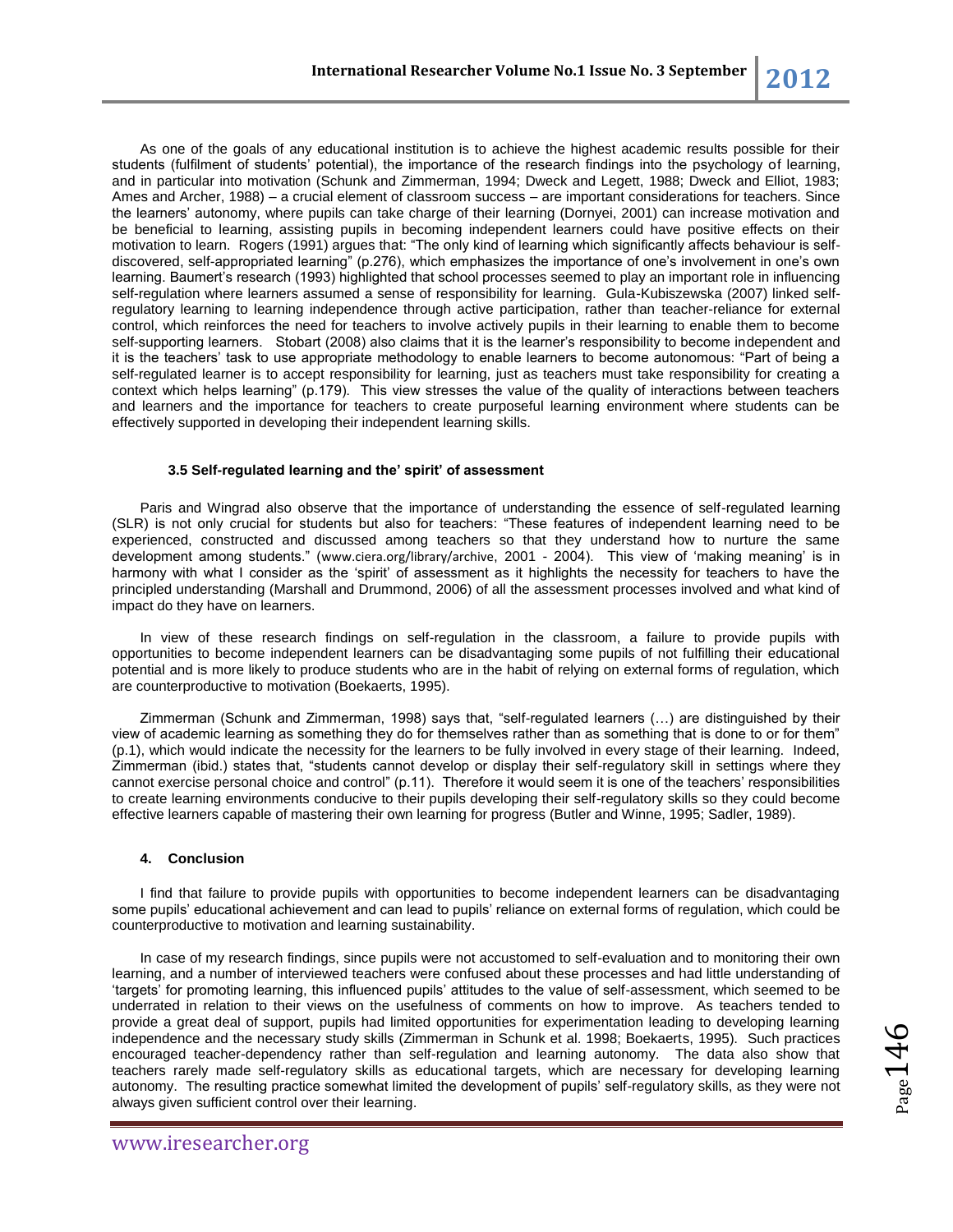#### **Reference**

- Broadfoot, P. (1996). Liberating the Learner Through Assessment. In G. Claxton, T. Atkinson, M. Osborn and M. Wallace (Eds.). Liberating the Learner. London: Routledge.
- Alexander, R.J. (2006). Education as Dialogue: moral and pedagogical choices for a runaway world. Hong Kong: Hong Kong Institute of Education in conjunction with Dialogos.
- Ames, C. and Archer, J. (1988). Achievement goals in the classroom: student learning strategies and motivation process. Journal of Educational Psychology, 80: 260-67.
- Atkin, J.M., Black, P. and Coffey, J.E. (Eds.). (2001). Classroom Assessment and the National Science Education Standards. Washington, D.C.: National Academy Press.
- Baumert, J. (1993). Lernstrategien, motivationale Orientierungen und Selbstwiksamkeitsuberzeugungen, im Kontext schulischen Lernens (Learning strategies, motivational orientations and feelings of self-effectiveness in the context of school learning). Unterrichtswissenschaft (Instructional Science), 21: 327–54.
- Blatchford, P., Baines, E., Rubie-Davies, C., Bassett, P. and Chowne, A. (2006). The effect of a new approach to group-work on pupil-pupil and teacher-pupil interaction. Journal of Educational Psychology, 98: 750-65.
- Black, P. (2005). 14 March seminar at King's College London: Dialogue, Argument and Formative Assessment: new visions or re-inventing the wheel? London: King's College.
- Black, P. and Wiliam, D. (1998). Inside the Black Box: Raising Standards Through Classroom Assessment. London: GL Assessment.
- Black, P., and Wiliam, D. (1998b). Assessment and classroom learning. Assessment in Education, 5(1): 7-74.
- Black, P., Harrison, C., Lee, C., Marshall, B. and Wiliam, D. (2003) Assessment for learning: Putting it into practice. Buckingham: Open University Press.
- Black, P. and Wiliam, D. (2009). Developing the theory of formative assessment. Educational Assessment, Evaluation and Accountability, 21(1): 5-31.
- Bloom, B., Englehart, M., Furst, E., Hill, W. and Krathwohl, D. (1956). Taxonomy of Educational Objectives: The classification of educational goal. Handbook 1: Cognitive Domain. New York: Longmans.
- Boekaerts, M. (1995). Motivation in Education. The British Psychological Society.
- Boekaerts. M. (2002). Motivation to Learn. Educational Practices 10. International Academy of Education. UNESCO booklet.
- Boekaerts, M. and Corno. L. (2005). Self-regulation in the classroom: a perspective on assessment and intervention. Applied Psychology: An International Review, 54 (2): 199–231.
- Boekaerts, M., Pintrich, P.R. and Zeinder, M. (Eds.). (2000). Handbook of Self-regulation. San Diego: Academic Press.
- Boud, D. (2000). Sustainable assessment: rethinking assessment for learning society. Studies in Continuing Education, 22: 151-67.
- Broadfoot, P. (1996). Liberating the Learner Through Assessment. In G. Claxton, T. Atkinson, M. Osborn and M. Wallace (Eds.). Liberating the Learner. London: Routledge.
- Brown, G. T. L. (2004). Teachers' conceptions of assessment: implications for policy and professional development. Assessment in Education, 11(3): 301-18.
- Butler, D. L., and Winne, P. H. (1995). Feedback and self-regulated learning: a theoretical synthesis. Review of Educational Research, 65(3): 245-81.
- Carter, D.S.G., Estes, N., Loredo, J. and Harris, B. (1991). Evolving diagnostic assessment system for formative use by senior school system executives in the USA. School Leadership Management, 11(1): 55-63.
- Clarke, S. (1998). Targeting Assessment in the Primary Classroom: Strategies for planning, assessment, pupil feedback and target setting. London: Hodder Murray.
- Cottrell, S. (2003). Skills for Success: the Personal Development Handbook. Basingstoke: Palgrave Macmillan.
- Desforges, C. (1989). Testing and Assessment. London: Cassell Education Ltd.
- Dornyei, Z. (2001). Teaching and Researching Motivation. London: Pearson Education Ltd.
- Drummond, M.J. (1994). Assessing Children's Learning. London: David Fulton Publishing.
- Dweck, C. (1986). Motivational process affecting learning. American Psychologist. 41(10): 1040-48.
- Dweck, C. and Elliot, E.S. (1983). Achievement motivation. In P.H. Mussen (Series Ed.) and E.M. Hetherington (Vol. Ed.). Handbook of Child Psychology: Vol. 4. Socialization, Personality, and Social Development. New York: Wiley.
- Dweck, C. and Legget, E.L. (1988). A social-cognitive approach to motivation and personality. Psychological Review, 95(2): 256-73.
- Earl, L.M. (2003). Assessment As Learning. Using Classroom Assessment to Maximize Student Learning. London: Sage Publications.
- Feuerstein, R and Randy, Y. (1974). Mediated Learning Experience: An Outline of the Proximal Etiology for Differential Development of Cognitive Function. Jerusalem: HWCRL.
- Firestone, W.A., Schorr, R.Y. and Monfils, L.A. (Eds.). (2004). The Ambiguity of Teaching to the Test: Standards, Assessment, and Educational Reform. Mahwah: Lawrence Erlbaum Associates.
- Freeman, R. and Lewis, R. (1998). Planning and Implementing Assessment. London: Kogan Page.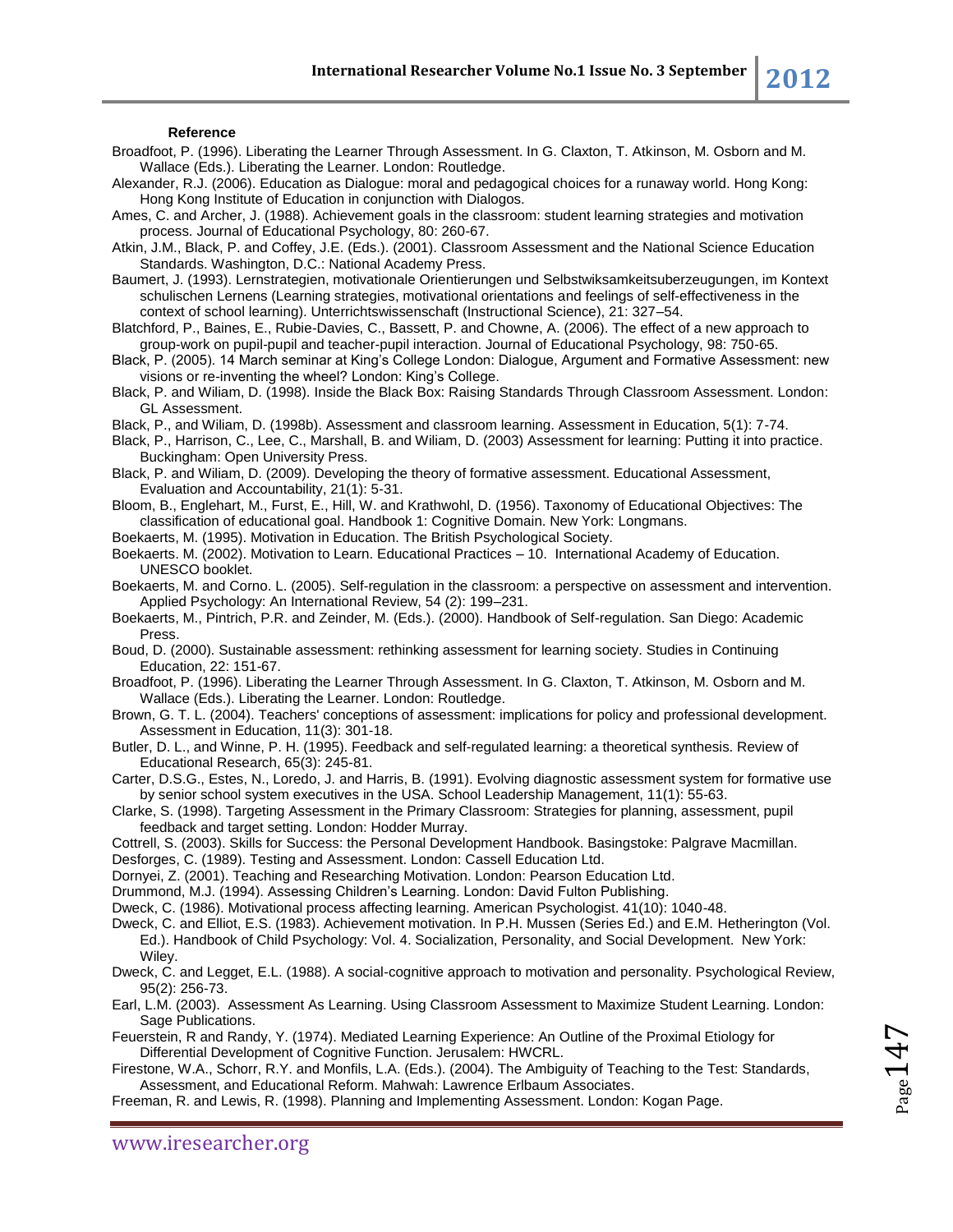Gallwey, T. (1974). The Inner Game of Tennis. London: Macmillan Publishers Ltd.

Gardner, J. (2006). Assessment and Learning. London: Sage Publications

Gibbs, G. (2002). Evaluating the Impact of Formative Assessment on Student Behaviour. European Association for Research into Learning and Instruction Assessment Conference, Newcastle.

Gipps, C. and Murphy, P. (1994). Fair test? Assessment, achievement and equality. Buckingham: Open University Press.

Gipps, C. and Stobart, G. (1993). Assessment: A Teachers' Guide to the Issues (3rd edition). London: Hodder and Stoughton.

Green, J.A. and Azevedo, R. (2007). A theoretical review of Winner and Hadwin's model of self-regulated learning: new perspective and directions. Review of Educational Research, 77(3): 334 –72.

Gula-Kubiszewska, H. (2007). Efekty Dydaktyczne Samoregulowanego Uczenia sie Motorycznego (Didactic Effects of Self-regulatory Learning of Motor-skills). Wroclaw: AWF.

Hamilton, L.S., Stecher, B.M. and Klein, S.P. (Eds.). (2002). Making Sense of Test-based Accountability in Education. Santa Monica: Rand Corporation.

Hardy, J. (2006). Speaking clearly: a critical review of the self-talk literature Psychology of Sport and Exercise,7: 81- 97.

Harlen, W. (2005). Teachers' summative practices and assessment for learning – tensions and synergies. Curriculum Journal, 16(2): 207-23.

Harlen, W. and James, M.J. (1997). Assessment and learning: differences and relationships between formative and summative assessment. Assessment in Education, 4 (3), 365-380.

Hanson, F.A. (1994). Testing: Social Consequences of the Examined Life. CA: University of California Press.

Hirst, P. H. and Peters, R.S. (1989). The Logic of Education. London: Routledge.

James, M. (1998). Using Assessment for School Improvement. Oxford: Heineman Education Publishers.

Khattri, N., Reeve, A., Kane, M.B. (1998). Principles and Practices of Performance Assessment. N.J.: Lawrence Erlbaum Associates.

Linn, R.L. and Gronlund, N.E. (2000). Measurement and Assessment in Teaching. (8th ed.). N.J.: Prentice Hall.

Linn, R.L. and Hambleton, R.K. (1991). Customized Tests and Customized Norms. Los Angeles: UCLA Centre for Research on Education, Standards, and Student Testing.

Magee, B. (2000) The Great Philosophers. Oxford: Oxford University.

Marsh, C.J. (2004). Key Concepts for Understanding Curriculum. Oxon: Routledge Falmer.

Marshall, B. and Drummond, M. (2006). How teachers engage with assessment for learning: lessons from the classroom. Research Papers in Education, 21(2): 133-49.

Maxwell, G.S. (2004). Progressive Assessment for Learning and Certification: some lessons from school-based assessment in Queensland. Paper presented at the third Conference of the Association of Commonwealth Examinations and Assessment Boards, March 2004, Nadi, Fiji.

McAlpine, M. (2002). Principles of Assessment. Bluepaper No.1, CAAA Centre. Luton: University of Luton.

McAndrews, S. (2008). Diagnostic Literacy Assessment of Instructional Strategies: A Literacy Specialist Resource. Newark: International Reading Association.

McDonald, B. and Boud, D. (2003). The impact of self-assessment on achievement: the effect of self-assessment training on performance in external examinations. Assessment in Education, 10(2): 209-20.

Mercer, N., Dawes, L., Wegerif, R. and Sams, C. (2004). Reasoning as a scientist: ways of helping children to use language to learn science. British Educational Research Journal, 30(3): 359-77.

Neighbour, R. (2007). The Inner Consultation. Oxford: Radcliffe Publishers Ltd.

Paris, S.C. and Paris, A.H. (2001). Classroom applications of research on self-regulated learning. Educational Psychologist, 37(2): 89-101.

Paris, S.G. and Wingrad, P. The Role of Self-Regulated Learning in Contextual Teaching: Principles and Practices for Teacher Preparation. Available online: <http://www.ciera.org/library/archive/2001-04/0104parwin.htm> [www.ciera.org/library/archive/2001-04/0104parwin.htm](http://www.ciera.org/library/archive/2001-04/0104parwin.htm) [Accessed 15 September 2011].

Perrenoud, P. (1998). From formative evaluation to a controlled regulation of learning. Towards a wider conceptual field. Assessment in Education: Principles Policy and Practice, 5(1): 85-102.

Pintrich, P.R. (2000). Multiple goals multiple pathways: The role of goal orientation in learning and achievement. Journal of Educational Psychology, 92: 544-55.

Rogers, C. (1991). On Becoming a Person. Boston. MA: Houghton Mifflin.

Rowntree, D. (1987). Assessing Students: How Shall We Know Them? London: Kogan Page.

Sadler, R. (1989). Formative Assessment and the Design of Instructional Systems. Instructional Science, 18: 119–44. Schunk, D. (1991). Self-efficacy and academic motivation. Educational Psychologist, 26 (3): 207-31.

Schunk, D.H. and Zimmerman, B.J. (Eds.). (1994). Self-regulation of Learning and Performance: Issues and Educational Application. Hillsdale: Erlbaum.

Schunk, D. and Zimmerman, B.J. (1998). Self-Regulated Learning: From Teaching to Self-Reflective Practice. Guildford: Guildford Press.